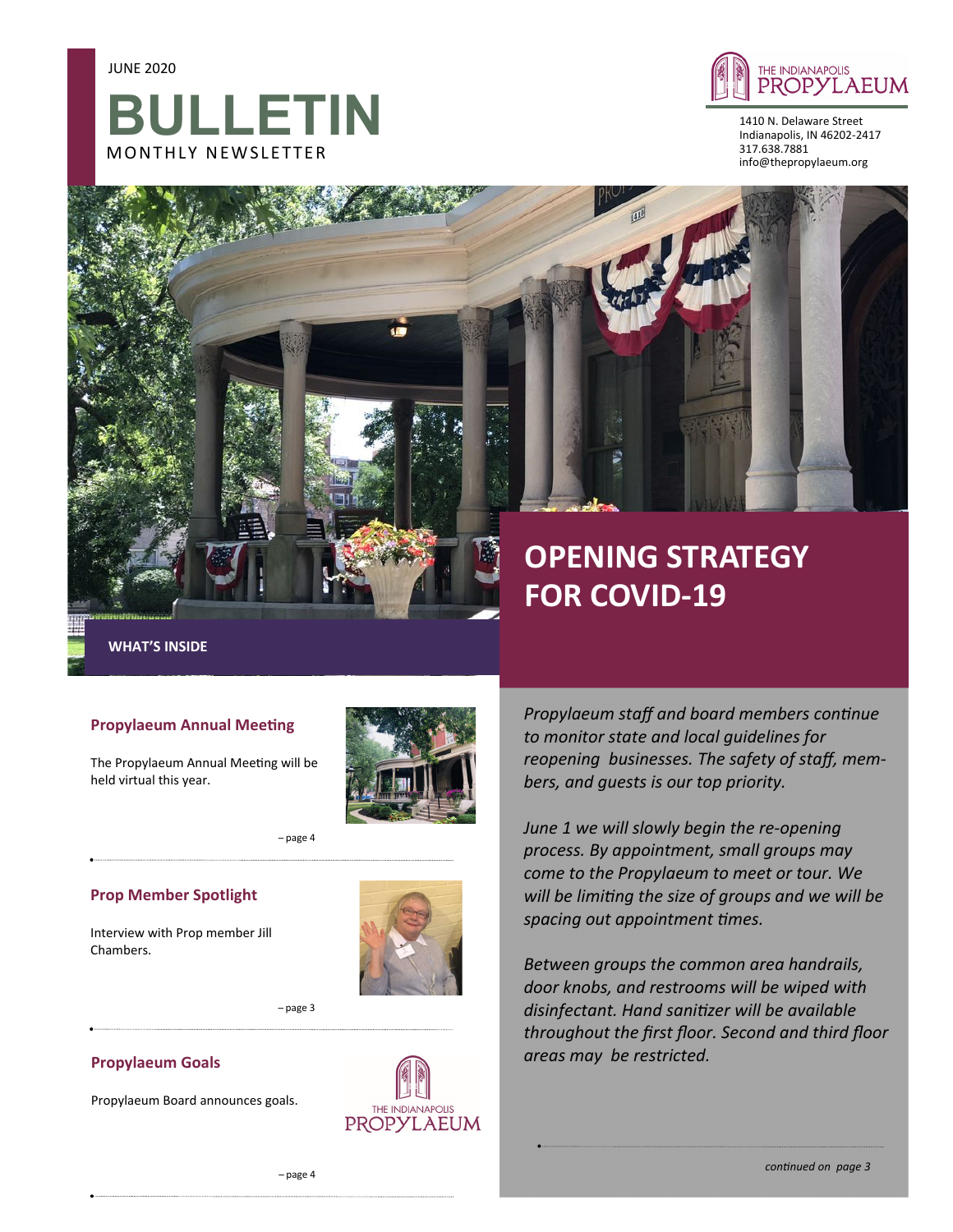

JUNE 2020

## BULLETIN MONTHLY NEWSLETTER

### MISSION STATEMENT

The place that connects and celebrates women.

#### IMPACT STATEMENT

The Indianapolis Propylaeum is a rich part of the history of Indianapolis women. It has always focused on providing a platform for women to express cultural and intellectual ideas and a continuing opportunity to enhance our community in every time period since 1888.

#### **OFFICERS**

Rose Wernicke, President pegg kennedy, Vice President Susan Fasig, Treasurer Christine Smith, Secretary

#### BOARD MEMBERS

Alex Barnstead Karen Pfeiffer Holly Davis Debra Renkens Veronica Embry Barb Richardson Gloria Harbin Melissa Smith Marjorie Kienle **Tiffany Talbert** Cathy Michel

### COMMITTEE CHAIRS

Governance: Alex Barnstead Facilities: Rose Wernicke Finance and Audit: Susan Fasig Financial Development: Holly Davis Membership Services & Recruitment: Cathy Michel Outreach: Joanne Solomon

### **STAFF**

ExecuƟve Director: Liz Ellis Marketing & Events Coordinator: LaurieAnne Perez FaciliƟes Manager: Janice Radford Bulletin Editor: Liz Ellis





### President's Letter

How have you spent the last 10 weeks? I used the time to sort through my house and my life, along with lots of walks. At the Prop, although we have not been able to meet, we also have been working on sorting through our opportunities, making improvements and creating new ways to move forward in uncertain times, all with you – our members and friends, at the forefront of our minds. I hope you are doing well and look forward to see‐ ing you again!

### **Rose Wernicke**



### Note from the Executive Director

We Need Your Support

We have a long road ahead of us. As we begin the process of reopening the Propylaeum we understand that even with social distancing measures it may sƟll be months before members and guests feel comfortable enough to be together in a group.

Your continued support through membership, sponsorships, and charitable contributions is critically important. Contributions can be made on our website or can be sent directly to the office. We are counting on you to help see us through.

**Liz Ellis**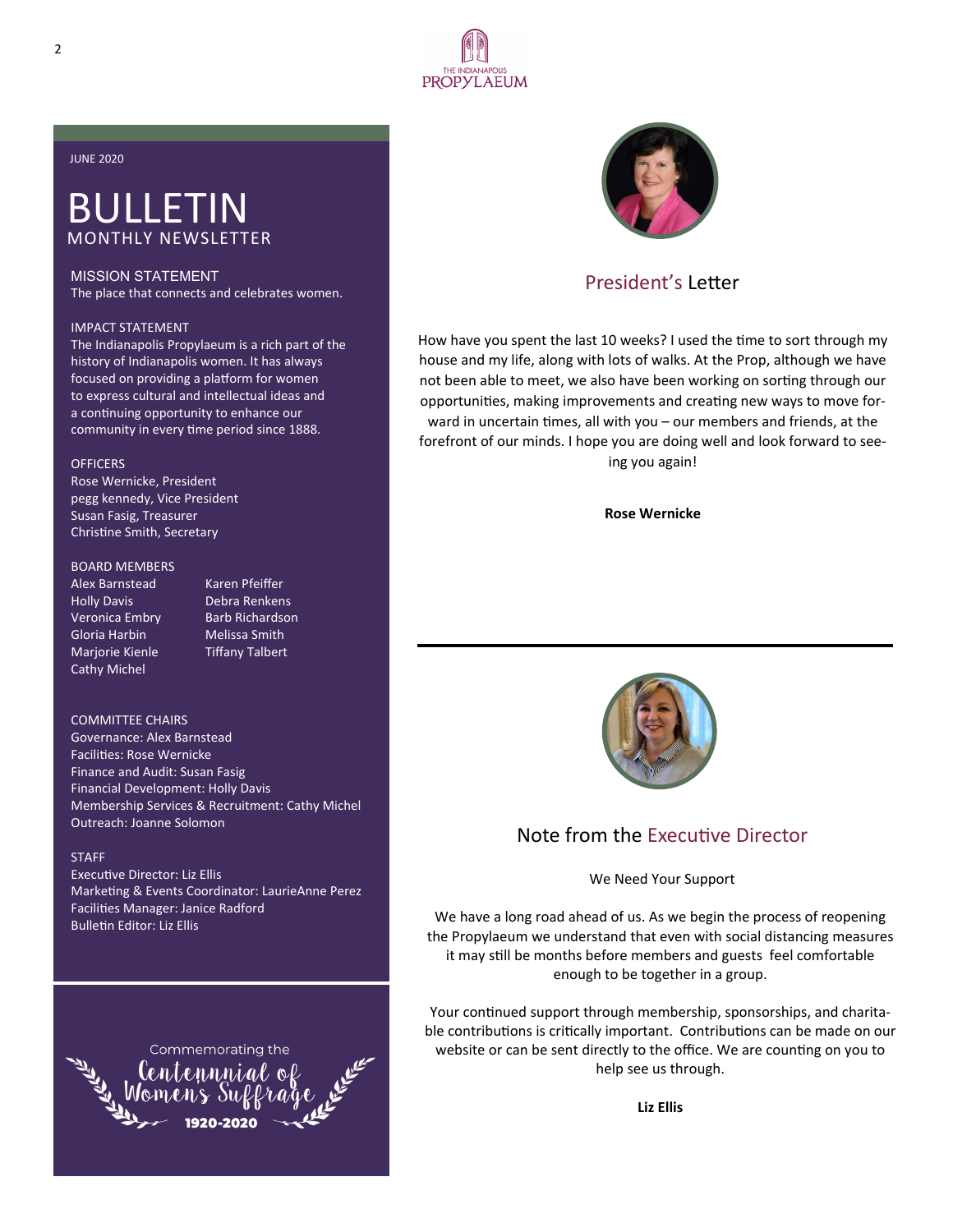

## **Prop Member Spotlight**

J

ill Chambers has been a member of the Propylaeum since 1990. At the time, Jill was serving as president of the Women's History Association and was contacted by Joanne Solomon to serve on the Propylaeum historical marker committee. After helping get the marker approved, Jill knew she had to be a member of the Prop.

"I've been involved with the board and committees every since I joined." Jill said. "I chaired the Talbott Street Art Fair parking committee until I was able to pass that into Diane Tolliver's very capable hands" she laughed.



"I have been involved with programs and organized Prop Day speakers, and I helped with Salon Society, and the 90th, 95th and 100th anniversaries of women's suffrage."

Jill has been active in women's organizations for years. "I was involved with NOW (National Association of Women) in the 1970s and marched all over the country for the Equal Rights Amend‐ ment" she said. "I have faith it will pass someday."



Jill and Joanne Solomon at the Marilyn K. Glick Women's Enrichment Series

Recently, a photo of Jill and a group of women protesting in Indianapolis was part of an exhibit at the Eugene and Marilyn Glick Indiana History Center.

Today, Jill is still involved with the Women's History Association as well as the National League of American Pen Women. "I've moved toward the preservation of women's history." Jill said.

"I love the Propylaeum, I love the people, the history, the programs … and I really miss being there!"

Jill and her husband Barry like to spend time with their granddaughters and travel both nationally and internationally.

### *COVID-19 conƟnued from page 1*

Jill, center front, with suffragists at the Indiana

State House

We anticipate that Propylaeum programs will be online possibly through the end‐of‐the‐year. While guidelines may allow for in-person programs we believe that attendance could be very low because so many of our attendees fall into the at‐risk category for COVID‐19.

All people entering the Propylaeum will be required to wear a mask and sign a waiver. The waiver and full guidelines are available online at www.thepropylaeum.org/COVID19. If you would like us to send you a copy please contact us.

If you would like to make an appointment to come to the Propylaeum, please call LaurieAnne Perez at 317‐638‐7881 x. 4. If you have questions about our policy or procedures, please call Liz Ellis at 317‐638‐7881 x5.

We will do everything that we can to keep you up‐to‐date through the summer and fall. Information will be posted in the monthly newsletter and on our website.

### **Southeast Room Paint**

Karen Pfeiffer has been working on repairing the decorative paint at the Propylaeum. Can you believe that the base coat of color on the southeast room walls is green? The finish on the walls is a Jazz or Tiffany glaze, consisting of several layers of paint applied in a stippled fashion to achieve a complex color. When Jim Glass presented the history and architecture of the Propylaeum at February Prop Day, he described the décor of the southeast room as French Baroque. Then known as the music room, the Schaf family hired Cincinnati interior designer William F. Behrens to plan and oversee the remodeling. Thanks, Karen, for your work to help preserve this unique feature!



Top left: the repainted wall before trim is painted, top right: the base coat for the wall.